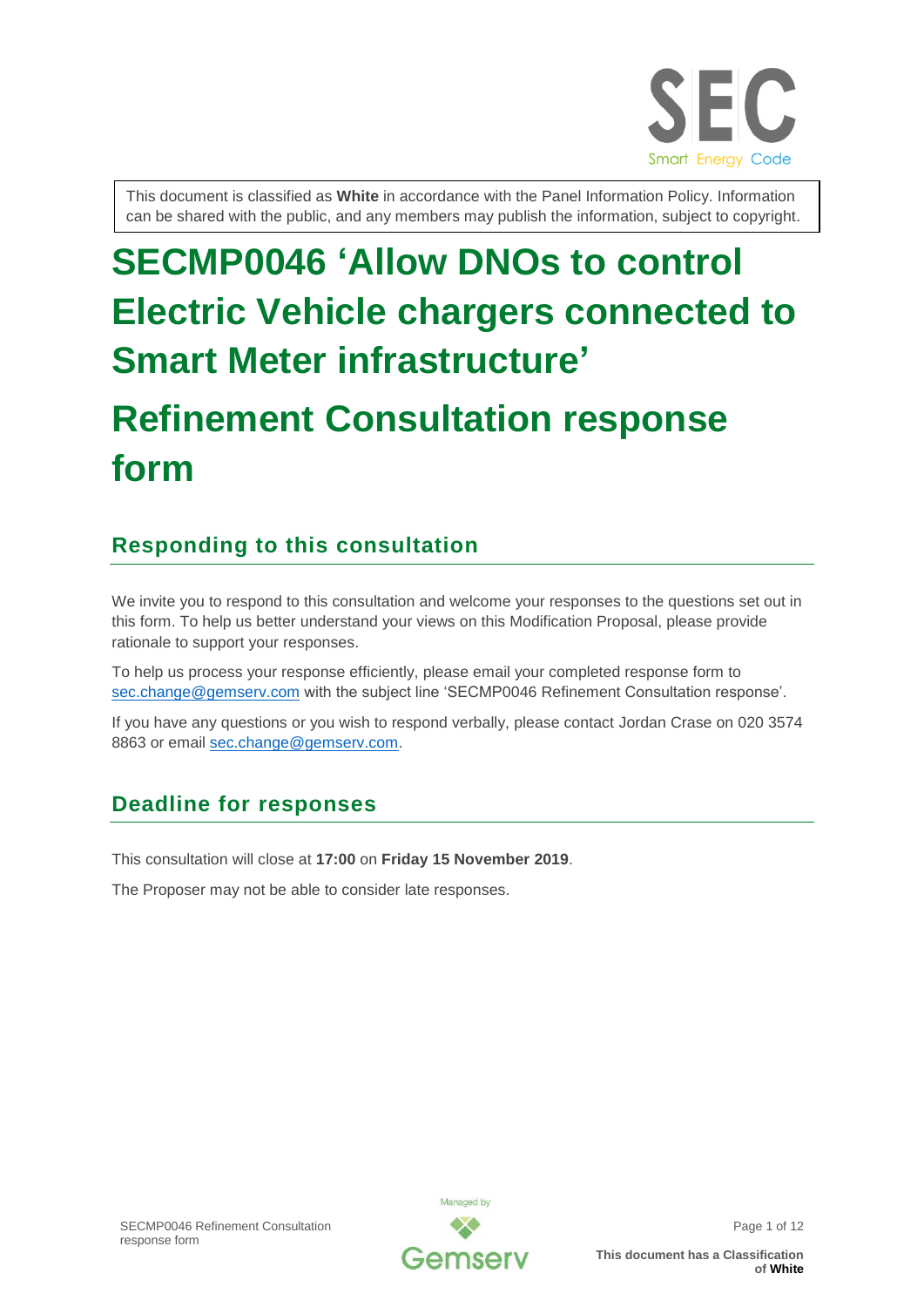

# **Respondent details**

| <b>Respondent details</b> |               |
|---------------------------|---------------|
| <b>Name</b>               | Joseph Cosier |
| Organisation              | Energy UK     |
| <b>Phone number</b>       | 020 7747 2962 |

| <b>Parties represented</b> |                                    |
|----------------------------|------------------------------------|
| <b>Party Category</b>      | N/A                                |
| <b>Parties represented</b> | Energy suppliers (large and small) |

| <b>Confidential information</b>                                                                                                                                      |           |  |
|----------------------------------------------------------------------------------------------------------------------------------------------------------------------|-----------|--|
| Does your response contain any confidential information?                                                                                                             |           |  |
| <b>Response</b>                                                                                                                                                      | <b>No</b> |  |
| If 'yes', please clearly mark all confidential information (e.g. in red font).                                                                                       |           |  |
| Any confidential responses will be shared with the Change Board and the Authority under a Red<br>classification in accordance with the SEC Panel Information Policy. |           |  |

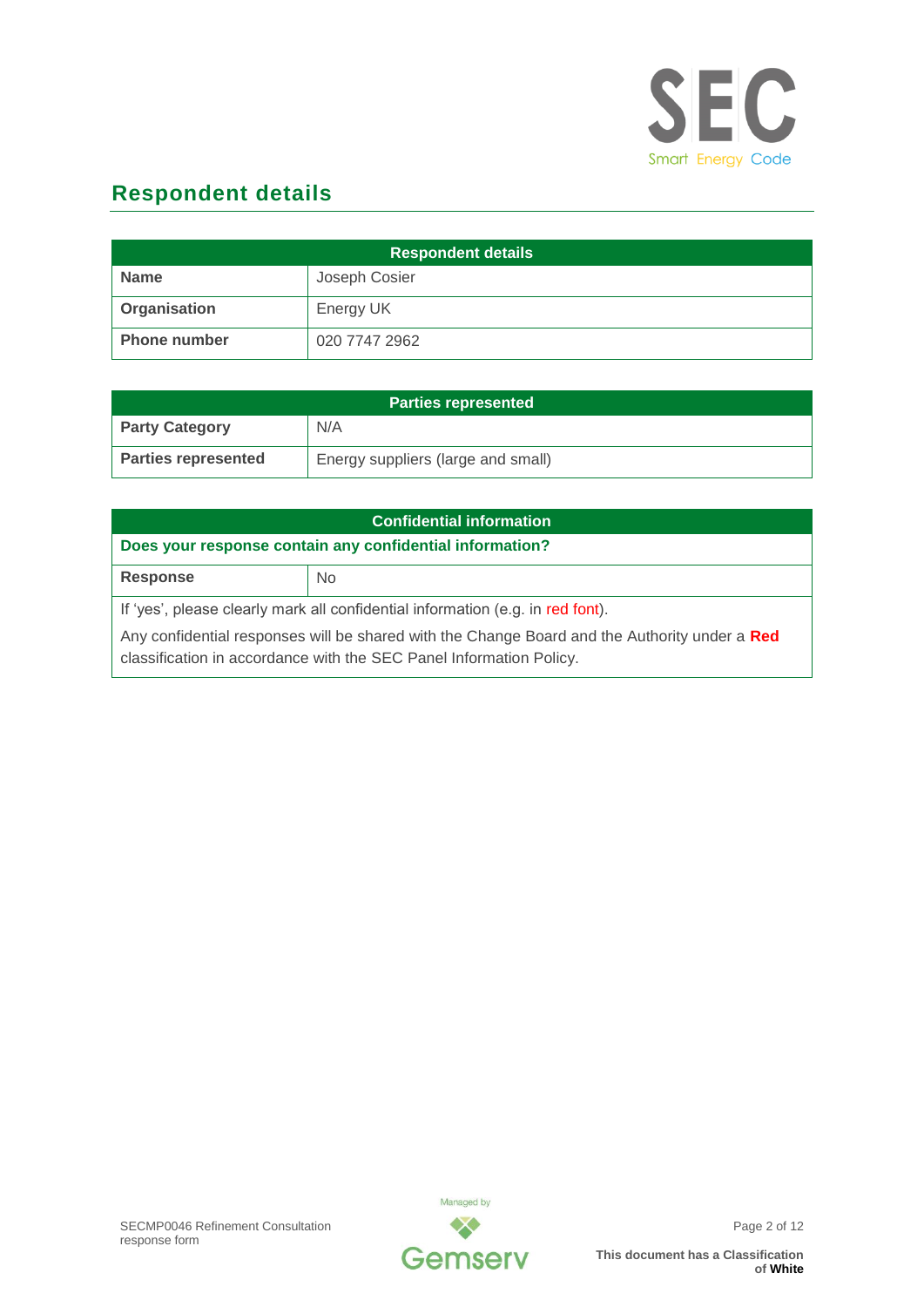

# **Consultation questions**

|                  | <b>Question 1</b>                                                                                                                                                                                                                                                                                                                                                                                                                                                                                                                                                                                                                                                                                                                                                                                                                                                                                                                                                                                                                                                                                                                                                                                                                                                                                                                               |
|------------------|-------------------------------------------------------------------------------------------------------------------------------------------------------------------------------------------------------------------------------------------------------------------------------------------------------------------------------------------------------------------------------------------------------------------------------------------------------------------------------------------------------------------------------------------------------------------------------------------------------------------------------------------------------------------------------------------------------------------------------------------------------------------------------------------------------------------------------------------------------------------------------------------------------------------------------------------------------------------------------------------------------------------------------------------------------------------------------------------------------------------------------------------------------------------------------------------------------------------------------------------------------------------------------------------------------------------------------------------------|
|                  | Do you agree with the solution put forward?                                                                                                                                                                                                                                                                                                                                                                                                                                                                                                                                                                                                                                                                                                                                                                                                                                                                                                                                                                                                                                                                                                                                                                                                                                                                                                     |
|                  | Please provide your rationale.                                                                                                                                                                                                                                                                                                                                                                                                                                                                                                                                                                                                                                                                                                                                                                                                                                                                                                                                                                                                                                                                                                                                                                                                                                                                                                                  |
| <b>Response</b>  | No                                                                                                                                                                                                                                                                                                                                                                                                                                                                                                                                                                                                                                                                                                                                                                                                                                                                                                                                                                                                                                                                                                                                                                                                                                                                                                                                              |
| <b>Rationale</b> | Energy UK welcomes the opportunity to feed into this work and recognises the<br>significant effort from the proposer and the working group in considering and<br>refining the technical solution to get it to this stage. However Energy UK does not<br>support the solution as outlined as we are concerned about the ability for DNOs to<br>be able to directly control EV chargers and believes that further discussion on<br>wider regulatory and consumer protection aspects is needed on the topic before<br>the SEC Mod is progressed any further. Energy UK believes it is important to<br>outline these concerns from an early stage so that they can be appropriately<br>considered as part of the technical solution refinement.                                                                                                                                                                                                                                                                                                                                                                                                                                                                                                                                                                                                     |
|                  | The proposal is clearly a significant policy decision – due to the impact it would<br>have on consumers and the smart charging market - and Energy UK is concerned<br>that to date this has being progressed as part of a largely technical debate. The<br>work undertaken as part of the SEC Mod has been important to inform the<br>technical discussion. However, Energy UK believes that this issue requires a much<br>higher level of scrutiny and discussion than has happened to date, involving a<br>wider range of stakeholders. To help move this forward, Energy UK will be calling<br>on Ofgem (in conjunction with BEIS due to the wider GB energy policy implications<br>associated with the delivery of net zero greenhouse gas emissions by 2050) to<br>undertake a full consultation on the policy, regulatory and consumer implications<br>ahead of making an Authority Determination on this SEC Mod, regardless of<br>whether the Change Board makes a decision to recommend approval or not.<br>Furthermore, we believe it would be prudent for this SEC Mod to be put on hold<br>(given that it is a technical solution) until the relevant discussions, including cross-<br>code considerations, on the wider policy, regulatory, and consumer implications<br>have occurred with Ofgem (and BEIS) and key stakeholders. |
|                  | There are a number of challenges with the proposals as currently drafted and while<br>Energy UK recognises that a lot of progress has been made in addressing key<br>technical issues, many concerns remain for Energy UK members. Energy UK is of<br>the view that allowing DNOs to control EV chargers would be a breach of market<br>rules - whereby DNOs are prohibited from owning or operating EV chargers.<br>These provisions are in place for a reason and Energy UK is concerned that<br>breaching them will:<br>Undermine competition and confidence in the market, jeopardising the                                                                                                                                                                                                                                                                                                                                                                                                                                                                                                                                                                                                                                                                                                                                                 |
|                  | wider transition to a smarter, more flexible energy system. This would put<br>at risk the EV transition and therefore the net zero target;                                                                                                                                                                                                                                                                                                                                                                                                                                                                                                                                                                                                                                                                                                                                                                                                                                                                                                                                                                                                                                                                                                                                                                                                      |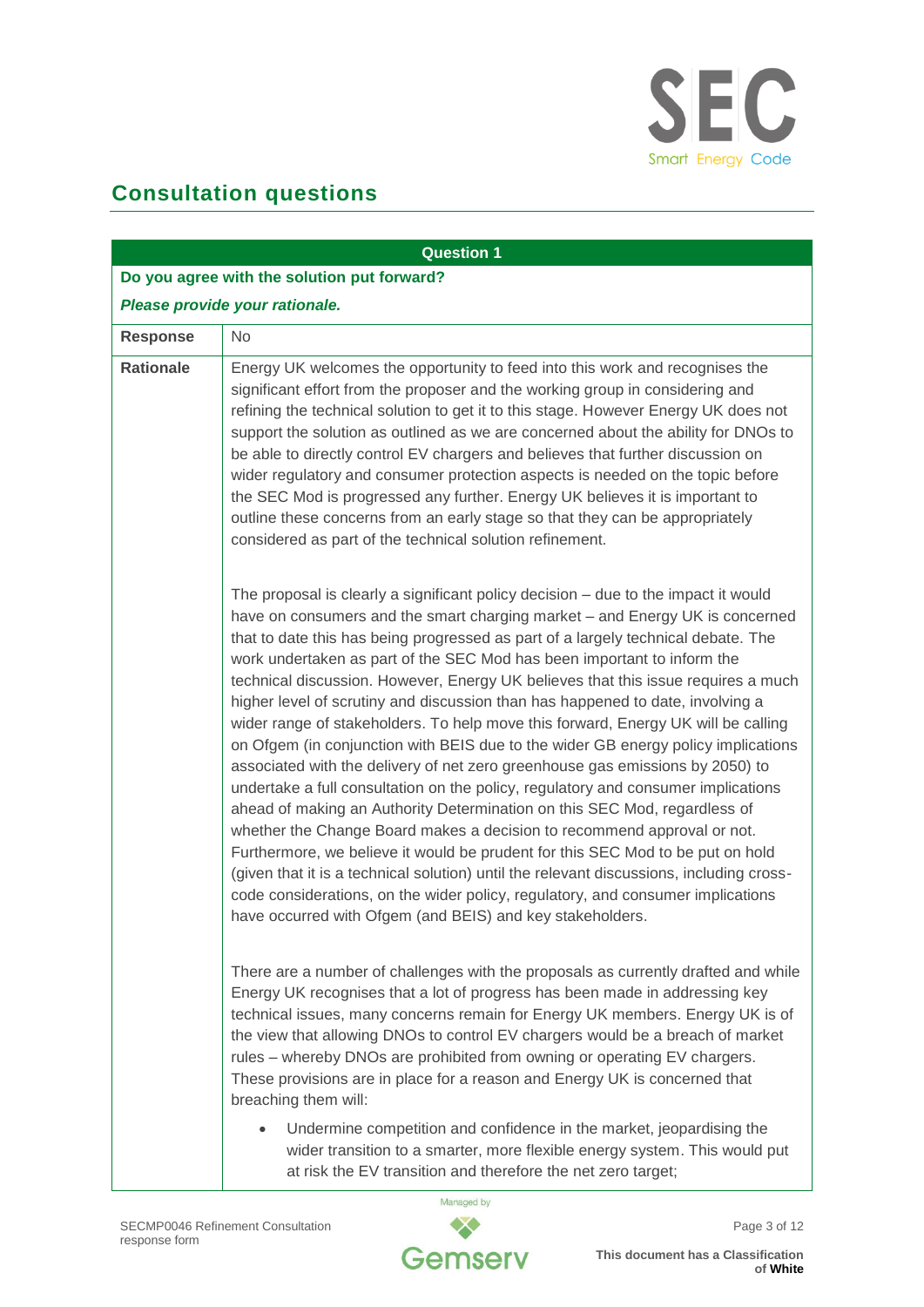

#### **Do you agree with the solution put forward?**

#### *Please provide your rationale.*

- Damage the user experience, deterring would-be EV drivers; and,
- Erode the value of smart charging, preventing energy suppliers and other market participants bringing forward attractive consumer offerings.

We expand on these bullets above further down, as we believe these will have to be considered in conjunction with the technical element (this SEC Mod). Energy UK has two further concerns with the proposed solution which need to be addressed in much more detail:

- That this solution is being progressed without real evidence of need; and
- That a number of key issues (governance, consumer consent and engagement, etc) are out of scope or not yet fully defined.

Should DNOs be deemed able to request EV charging curtailment in order to protect the network (following consultation conducted by Ofgem and Government), the DNO should:

- a) Not be able to control the chargers directly themselves, instead DNOs should have to go through a third-party market player; and,
- b) Have to pay to do so.

# **Undermining competition and confidence in the market by breaching market rules**

Energy UK strongly believes that robust competition is the way to deliver the best consumer outcomes in the energy market, something that has been continuously argued by successive Governments, Secretaries of State and energy ministers.

Article 33 in the common rules for the internal market for electricity<sup>1</sup>, introduced as part of the Clean Energy Package, prohibits DNOs from owning and operating chargepoints which appears to be at odds with SECMP0046. Energy UK suggests that the proposer seeks further clarity on this point as it is likely to feature in Ofgem's decision making on whether to accept or reject the proposal.

Energy UK strongly supports the provision of Article 33 – whereby monopoly actors should not participate in competitive markets –as it underpins effective competition for EV charging. It can also be read alongside the provisions of article 32 which requires member states to "[…] *provide the necessary regulatory framework to allow and provide incentives to distribution system operators to procure flexibility services, including congestion management in their areas, in order to improve efficiencies in the operation and development of the distribution system*". Energy UK welcomes this provision as well as the commitments in the Ofgem / BEIS Smart

1 https://eur-lex.europa.eu/legal-<br>content/EN/TXT/?uri=uriserv:OJ.L [content/EN/TXT/?uri=uriserv:OJ.L\\_.2019.158.01.0125.01.ENG&toc=OJ:L:2019:158:TOC](https://eur-lex.europa.eu/legal-content/EN/TXT/?uri=uriserv:OJ.L_.2019.158.01.0125.01.ENG&toc=OJ:L:2019:158:TOC)Managed by

 $\overline{a}$ 

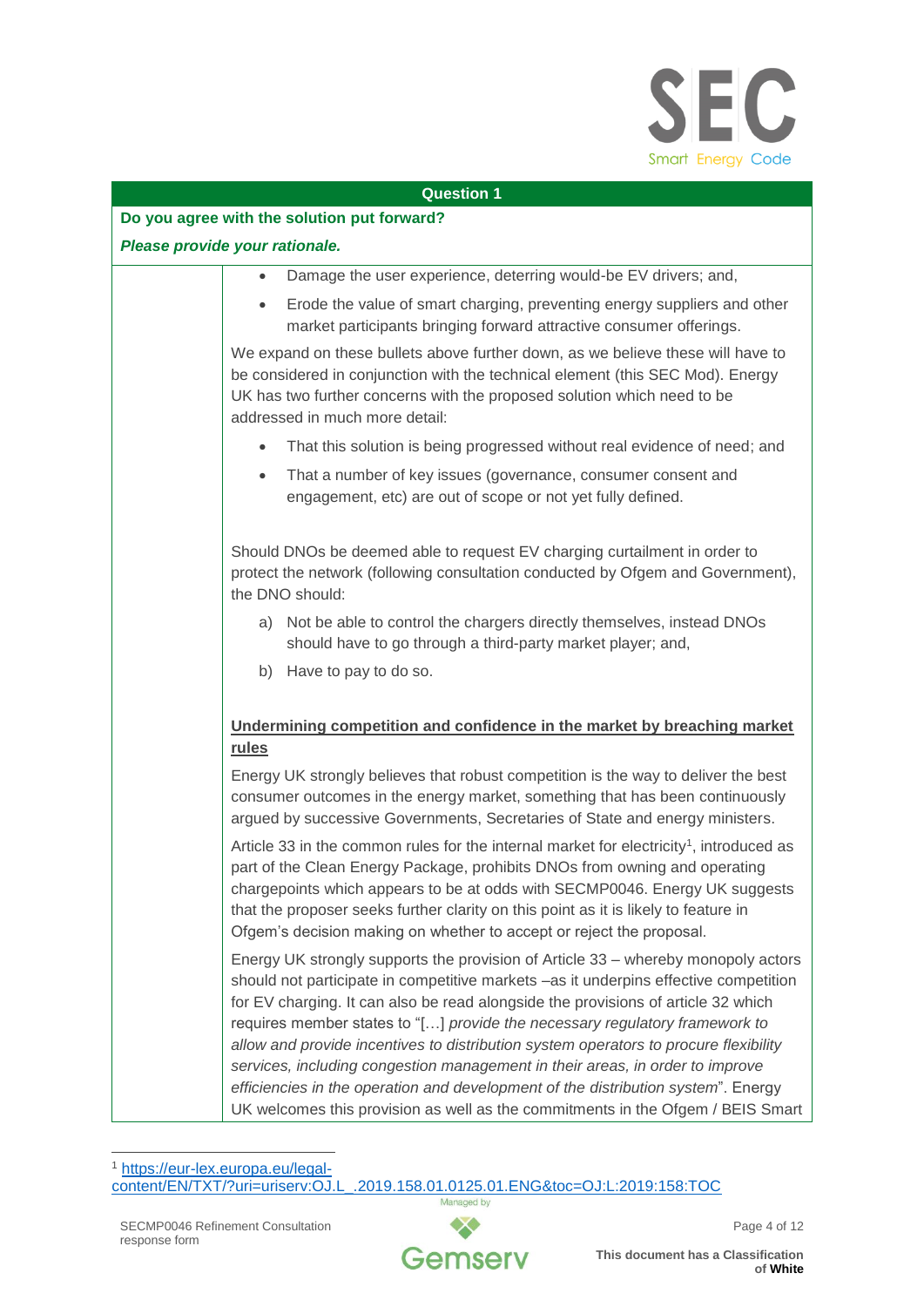

#### **Do you agree with the solution put forward?**

#### *Please provide your rationale.*

System and Flexibility Plan<sup>2</sup> and the ENA's Flexibility Commitment<sup>3</sup>. Taken together these documents highlight the importance of creating open, competitive markets for flexibility, which Energy UK wholeheartedly supports. As such it is disappointing that SECMP0046 seeks to circumvent market mechanisms, in stark contrast to the welcome commitments cited above.

The UK retail energy market is currently a challenging environment with a number of suppliers exiting the market over the past 18 months. Nonetheless Energy UK members are investing considerable resources into their EV activities, both in terms of innovation projects and rolling out consumer offerings – which have been widely publicised. Smart charging is at the forefront of these activities. SECMP0046 – in allowing monopoly actors to interfere into a competitive market – will undermine consumer confidence in this market, erode the value of smart charging and undo the considerable progress that has been made.

# **Damaging the user experience**

The user experience of EVs will need to rival or exceed that of the incumbent technologies to encourage drivers to make the switch. Technology and infrastructure is developing at such a pace that this is already true for many use cases and EVs will rapidly become the obvious choice for everyone. The priority for Energy UK members to encourage the uptake of EVs is providing a good user experience, they are doing so through a variety of different and innovative ways. Energy UK is clear that competition and innovation will be key to identifying the most attractive user offerings however is very concerned that managed charging (as this modification enables) will severely damage the user experience. This risks creating negative headlines, and deterring would be adopters from switching to EVs. Further, the proposals could deter EV drivers from charging at home, instead resulting in increased reliance on public charging.

## **Eroding the value of smart charging**

It is widely agreed that smart charging will be a key part of integrating EVs into the energy system in a cost-effective way. Smart charging is estimated to deliver energy system savings of  $£1$ -2bn<sup>4, 5</sup>, highlighting the importance of getting it right

- $\Omega$ 

<sup>4</sup> [https://www.ovoenergy.com/binaries/content/assets/documents/pdfs/newsroom/blueprint-for-a-post](https://www.ovoenergy.com/binaries/content/assets/documents/pdfs/newsroom/blueprint-for-a-post-carbon-society-how-residential-flexibility-is-key-to-decarbonising-power-heat-and-transport/blueprintforapostcarbonsocietypdf-compressed.pdf)[carbon-society-how-residential-flexibility-is-key-to-decarbonising-power-heat-and-](https://www.ovoenergy.com/binaries/content/assets/documents/pdfs/newsroom/blueprint-for-a-post-carbon-society-how-residential-flexibility-is-key-to-decarbonising-power-heat-and-transport/blueprintforapostcarbonsocietypdf-compressed.pdf)

[https://assets.publishing.service.gov.uk/government/uploads/system/uploads/attachment\\_data/file/63](https://assets.publishing.service.gov.uk/government/uploads/system/uploads/attachment_data/file/633442/upgrading-our-energy-system-july-2017.pdf) [3442/upgrading-our-energy-system-july-2017.pdf](https://assets.publishing.service.gov.uk/government/uploads/system/uploads/attachment_data/file/633442/upgrading-our-energy-system-july-2017.pdf)

<sup>3</sup> [http://www.energynetworks.org/news/press-releases/2018/december/britain%E2%80%99s-local](http://www.energynetworks.org/news/press-releases/2018/december/britain%E2%80%99s-local-electricity-network-operators-launch-ena-flexibility-commitment.html)[electricity-network-operators-launch-ena-flexibility-commitment.html](http://www.energynetworks.org/news/press-releases/2018/december/britain%E2%80%99s-local-electricity-network-operators-launch-ena-flexibility-commitment.html)

[transport/blueprintforapostcarbonsocietypdf-compressed.pdf;](https://www.ovoenergy.com/binaries/content/assets/documents/pdfs/newsroom/blueprint-for-a-post-carbon-society-how-residential-flexibility-is-key-to-decarbonising-power-heat-and-transport/blueprintforapostcarbonsocietypdf-compressed.pdf)

<sup>5</sup> [https://www.nic.org.uk/wp-content/uploads/CCS001\\_CCS0618917350-001\\_NIC-NIA\\_Accessible.pdf](https://www.nic.org.uk/wp-content/uploads/CCS001_CCS0618917350-001_NIC-NIA_Accessible.pdf)Managed by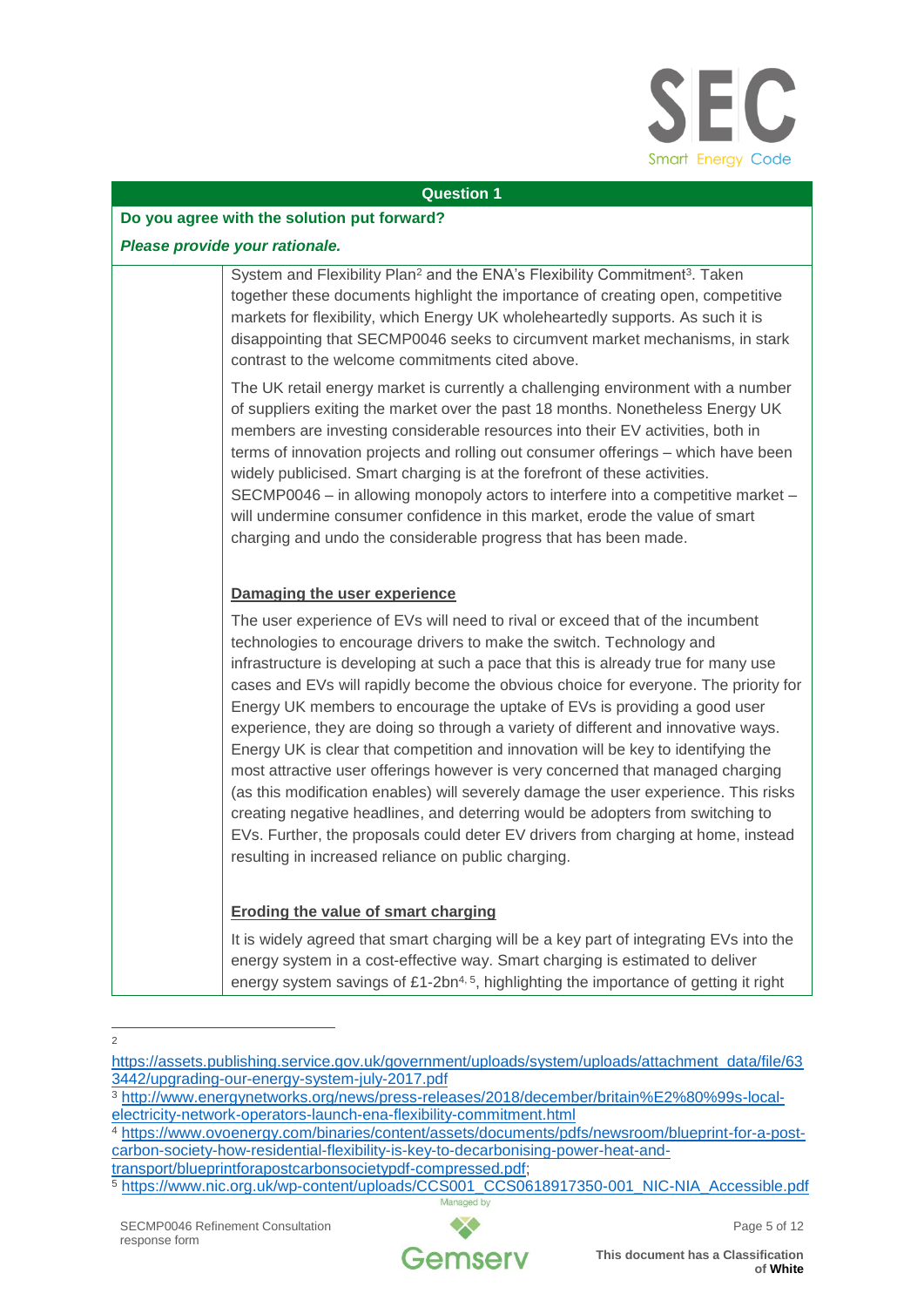

#### **Do you agree with the solution put forward?**

#### *Please provide your rationale.*

for the energy system as a whole. There are also direct consumer benefits to participating in smart charging which will be instrumental in bringing down the cost of EV ownership and encouraging users to switch from ICE vehicles to EVs. Consumer participation in smart charging will hinge upon the ability for market participants to bring forward compelling offerings that deliver value to the consumer. Setting up appropriate market frameworks and price signals, including at the distribution level, will be key to unlocking the full value of smart charging and should be prioritised over non market based solutions.

# **No clear evidence of need**

Implementing SECMP0046 must be based on a robust evidence base considering the significant concerns and risks around it. Energy UK notes Business Requirement 1 for DNOs to monitor load demand on low voltage networks, including determining which LV networks are high risk, monitoring the load on high risk networks and assessing if the load is likely to exceed network capacity.

Energy UK members strongly support this activity. As laid out in our Future of Energy report<sup>6</sup>, monitoring of the low and medium voltage networks must be rolled out as part of business as usual activities and the data widely shared. However Energy UK is concerned that this is being framed as part of SECMP0046 rather than as part of DNOs' day to day activities to operate their networks. LV monitoring will be key to creating a smarter, more flexible energy system and should be rolled out as a matter of course, not only as part of the proposed managed charging solution.

# **Poorly defined governance and consumer protection**

Energy UK is concerned that many of the most important issues for DNO managed charging appear to be out of scope of the proposal documents or very poorly defined. Particular areas that need to be addressed include: notifying consumers; obtaining consumer consent; the consumer override; reporting on managed charging events (which should be publicly available rather than just to Ofgem); usage limits; defining the conditions for a managed charging solution to be used (the current wording is vague); and, the duration of managed charging events. On the latter point, Energy UK is unclear how a DNO will reinstate the charging via the HCALCS. The wording for Specification 1 in the Business Requirements report states that DNOs would only reset a switch's status "[…] if an erroneous instruction is sent, or if the anticipated reduction of Electric Vehicle charging is no longer required" raising questions about how the chargepoint returns to its normal charging schedule.



 $\overline{a}$ <sup>6</sup> [https://www.energy](https://www.energy-uk.org.uk/files/docs/The_Future_of_Energy/2019/FutureofEnergy_ReportSection_Chapter4_04.19.pdf)[uk.org.uk/files/docs/The\\_Future\\_of\\_Energy/2019/FutureofEnergy\\_ReportSection\\_Chapter4\\_04.19.pdf](https://www.energy-uk.org.uk/files/docs/The_Future_of_Energy/2019/FutureofEnergy_ReportSection_Chapter4_04.19.pdf)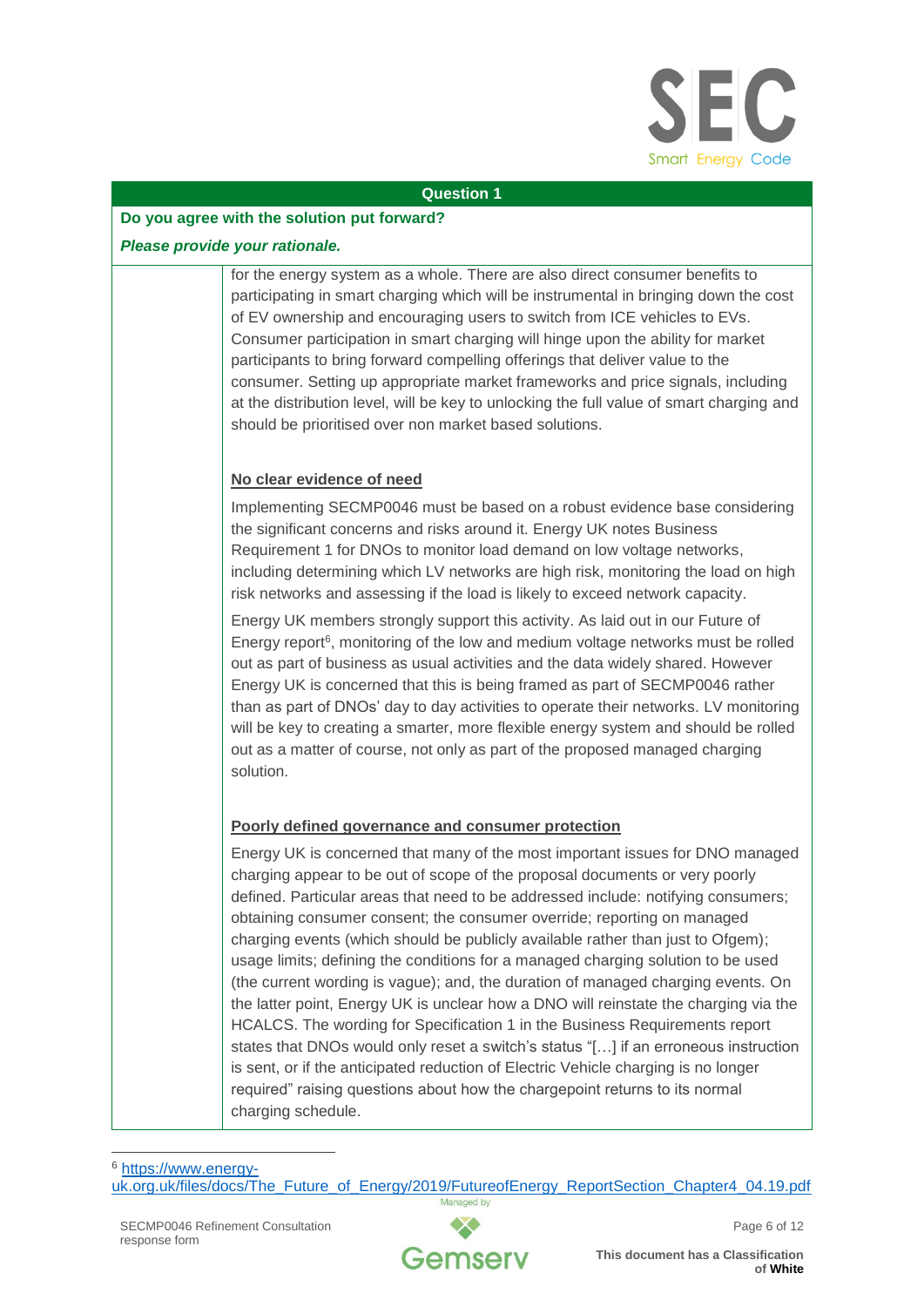

#### **Do you agree with the solution put forward?**

### *Please provide your rationale.*

Energy UK is unclear how and where these questions will be resolved and is concerned that unless considered as a whole they will be agreed in private discussions with Ofgem or through disparate technical processes. This would hinder effective scrutiny and discussion and is highly likely to result in a suboptimal outcome. Energy UK suggests that more work is done to outline how and where these areas will be agreed, including how the proposer will engage with Ofgem, industry and consumer representatives to agree acceptable protections.

As discussed above, Energy UK believes that the best course of action is for Ofgem to consult on this decision to ensure that all areas are thoroughly discussed and examined in a holistic manner, rather than being tackled in a piecemeal fashion.

One further area that is not mentioned in the documentation at all is the idea of customer compensation. Energy UK is clear that consumers must be compensated for their contributions to the smooth operation of the energy system, it is unclear why this is not discussed in the proposals. It is important that the issue of compensation is included in the SEC Mod documentation to demonstrate that all avenues and concerns have been properly considered.

#### **Question 2**

**Will there be any impact on your organisation to implement SECMP0046?**

*If 'yes'. please state how you will be impacted, including both implementation effort and any on-going impacts.*

| <b>Response</b>  | N <sub>o</sub>                                                                                                                                                                                                                             |
|------------------|--------------------------------------------------------------------------------------------------------------------------------------------------------------------------------------------------------------------------------------------|
| <b>Rationale</b> | While there will be no direct impact on Energy UK there will be a significant impact<br>on Energy UK member organisations, of which many of the reasons are noted<br>above. Please refer to their individual responses for further detail. |
|                  | Energy UK would also highlight the opportunity cost of pursuing this SEC Mod<br>instead of taking forward market-led solutions for residential flexibility and grid<br>stability.                                                          |

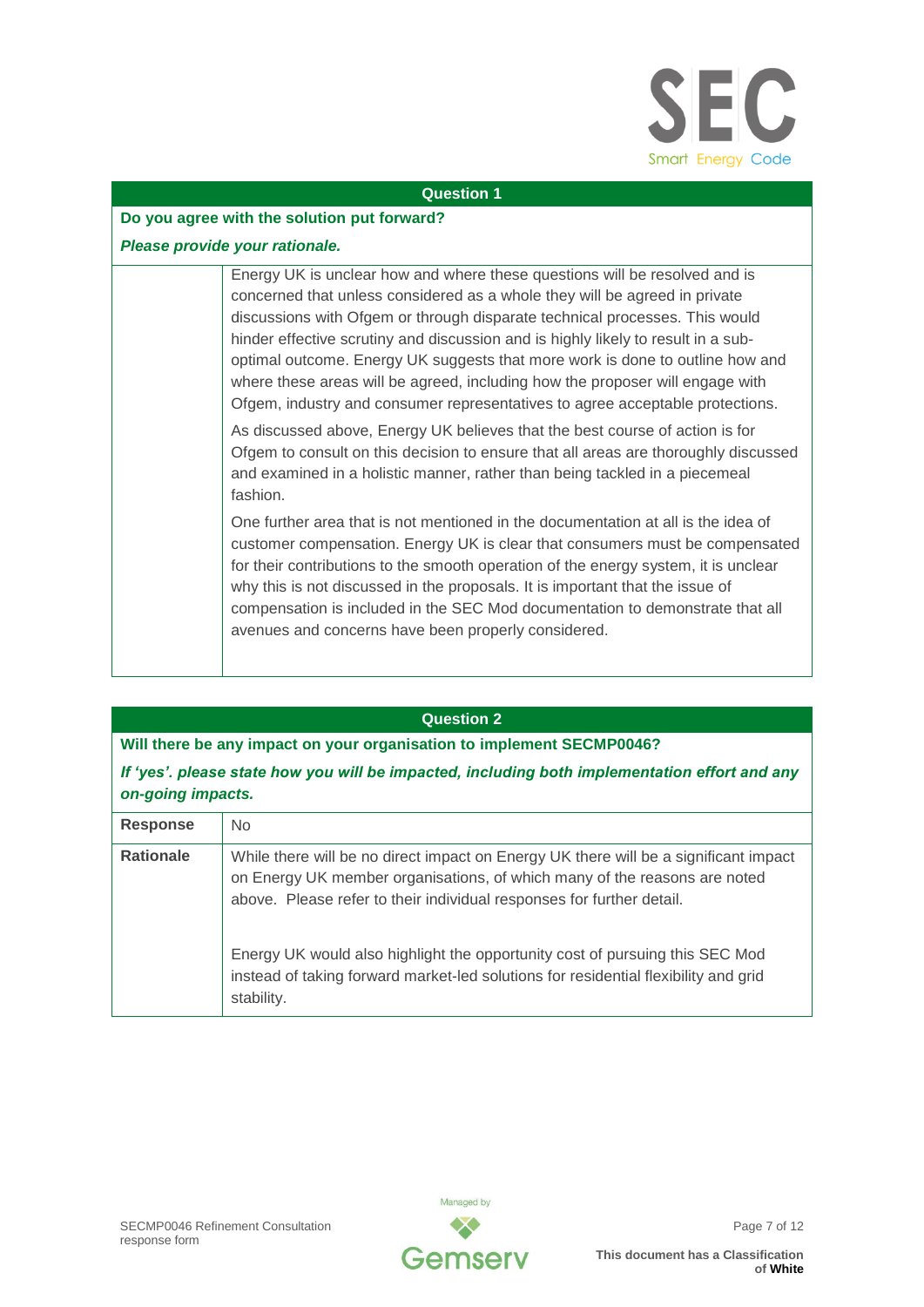

# **Will your organisation incur any costs in implementing SECMP0046?**

*If 'yes', please provide an estimate of your costs, including both implementation effort and any on-going costs; please exclude your share of the central costs. Please also provide any cost-savings you may achieve as a result of this modification.*

| Response  | No.                                                                              |
|-----------|----------------------------------------------------------------------------------|
| Rationale | As per the response to Question 2, please refer to Energy UK member's individual |
|           | responses for views on cost implications.                                        |

|                                                                                   | <b>Question 4</b>                                                                                                                                                                                                                                                                                                                                                                                                                                                                                                                                                                                                                                                                 |  |
|-----------------------------------------------------------------------------------|-----------------------------------------------------------------------------------------------------------------------------------------------------------------------------------------------------------------------------------------------------------------------------------------------------------------------------------------------------------------------------------------------------------------------------------------------------------------------------------------------------------------------------------------------------------------------------------------------------------------------------------------------------------------------------------|--|
| Do you believe that SECMP0046 would better facilitate the General SEC Objectives? |                                                                                                                                                                                                                                                                                                                                                                                                                                                                                                                                                                                                                                                                                   |  |
|                                                                                   | Please provide your rationale with reference to the General SEC Objectives.                                                                                                                                                                                                                                                                                                                                                                                                                                                                                                                                                                                                       |  |
| <b>Response</b>                                                                   | No                                                                                                                                                                                                                                                                                                                                                                                                                                                                                                                                                                                                                                                                                |  |
| <b>Rationale</b>                                                                  | Energy UK believes that SECMP0046 is at odds with General SEC Objectives c)<br>and d) and raises challenges with regards to Objective e).                                                                                                                                                                                                                                                                                                                                                                                                                                                                                                                                         |  |
|                                                                                   | Objective c) is "[] to facilitate Energy Consumers' management of their use of<br>electricity and gas through the provision to them of appropriate information by<br>means of Smart Metering Systems".                                                                                                                                                                                                                                                                                                                                                                                                                                                                            |  |
|                                                                                   | SECMP0046 impedes energy customers' ability to manage their energy use by<br>introducing a method for DNOs to take mandatory control of their load, even if<br>there is an existing smart energy proposition in place with an energy supplier. This<br>could undermine energy customers' trust in smart energy propositions and EV<br>solutions altogether. Furthermore, there is no detail provided on consumer<br>protection in respect of this change - this is a fundamental missing piece.                                                                                                                                                                                   |  |
|                                                                                   | <b>Objective d)</b> is "[] to facilitate effective competition between persons engaged in,<br>or in Commercial Activities connected with, the Supply of Energy".                                                                                                                                                                                                                                                                                                                                                                                                                                                                                                                  |  |
|                                                                                   | As discussed in response to Question 1, allowing DNOs to control EV chargers will<br>undermine market confidence as it is represents an intervention of a monopoly<br>actor into a competitive market. Suppliers will compete in this space through time<br>of use tariffs, smart home propositions, appropriate incentives and other innovative<br>offerings. These are already being brought to market and any interventions that<br>disrupt the value proposition will damage competition as well as having implications<br>for suppliers as it is the supplier who is responsible for managing its customers -<br>as this introduces risks outside of the supplier's control. |  |
|                                                                                   | <b>Objective e)</b> is "[] to facilitate such innovation in the design and operation of<br>Energy Networks (as defined in the Data Communications Company Licence) as<br>will best contribute to the delivery of a secure and sustainable Supply of Energy".                                                                                                                                                                                                                                                                                                                                                                                                                      |  |

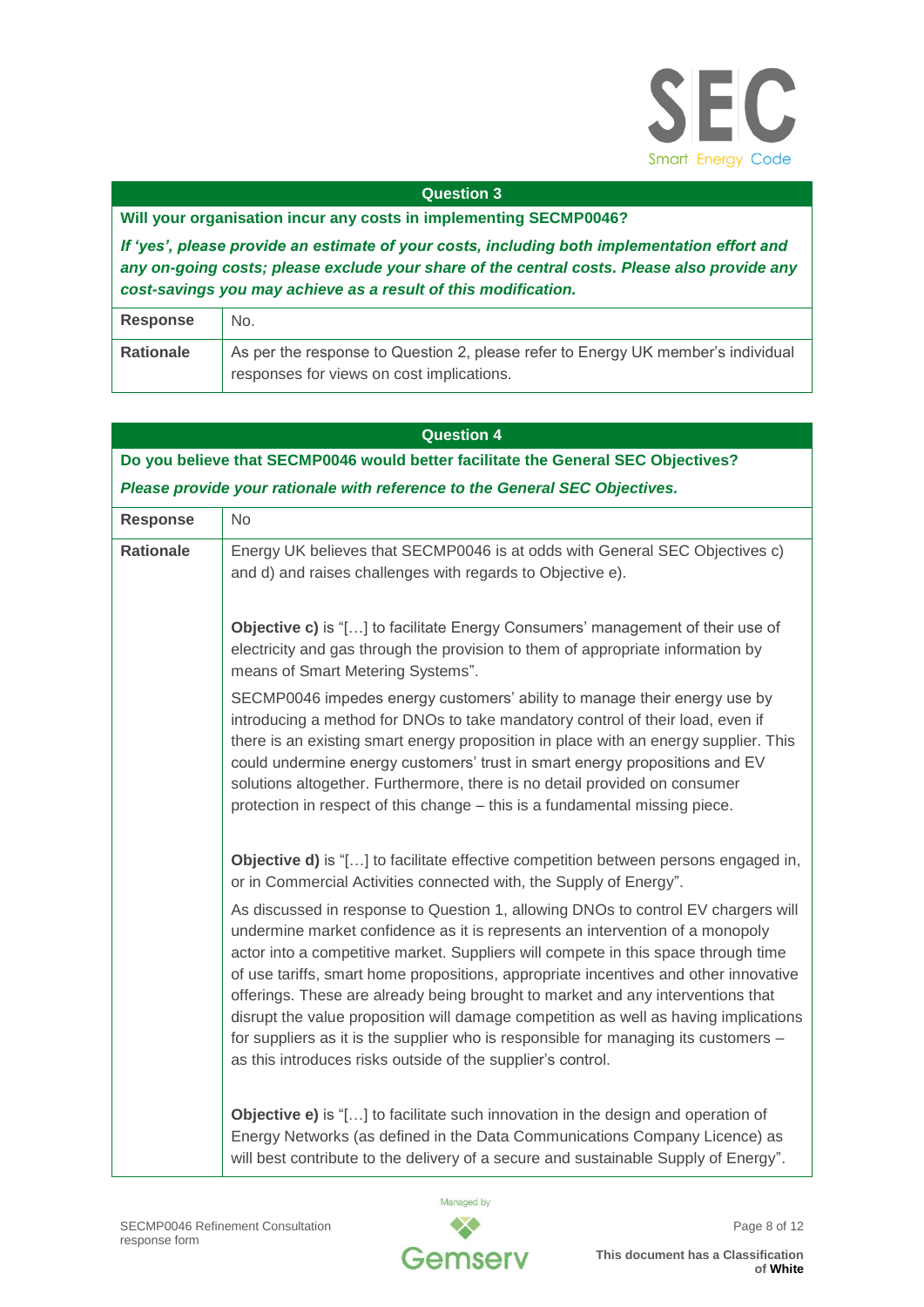

# **Do you believe that SECMP0046 would better facilitate the General SEC Objectives?**

# *Please provide your rationale with reference to the General SEC Objectives.*

While SECMP0046 ostensibly supports this objective, Energy UK believes that this only holds true if considering short term impacts, or the impacts of one group of market participants – the DNOs. SECMP0046, in that it circumvents the market mechanism, risks impeding the development of competitive local markets for flexibility and therefore the transition from DNOs to DSO – a vital part of creating a smarter, more flexible energy system. As such SECMP0046 does not appear to be consistent with objective e).

# **Question 5**

# **Noting the costs and benefits of this modification, do you believe SECMP0046 should be approved?**

# *Please provide your rationale.*

| <b>Response</b>  | No                                                                                                                                                                                                                                                                                                                                                                                                                                                                                                                                                                                                                                                           |
|------------------|--------------------------------------------------------------------------------------------------------------------------------------------------------------------------------------------------------------------------------------------------------------------------------------------------------------------------------------------------------------------------------------------------------------------------------------------------------------------------------------------------------------------------------------------------------------------------------------------------------------------------------------------------------------|
| <b>Rationale</b> | It should be noted that the DCC Preliminary Assessment for SECMP0019 provided<br>a cost to implement the solution in the DCC Systems of between £432,000 and<br>£622,000 before testing costs <sup>7</sup> . It is therefore concerning that the initial DCC<br>Preliminary Impact Assessment for SECMP0046 provides a cost of £560,000<br>including implementing the changes proposed in SECMP0019. This does not, in<br>the view of Energy UK, provide an accurate or reasonable estimation of cost.<br>Energy UK would welcome clarity on this disparity.                                                                                                 |
|                  | Beyond this, the costs and benefits quantified do not accurately represent the<br>impact that allowing DNOs to control EV charging will have on the market for smart<br>charging. A full impact assessment, which considers the full impacts on smart<br>charging, will be necessary before an informed decision can be made. As noted in<br>the earlier part of our response, there is no clear evidence of the benefits this SEC<br>Mod would bring. Furthermore, the DCC charging approach means that it is energy<br>suppliers who mainly pay for DCC charges - this SEC Mod benefits DNOs only so<br>consideration may need to be given to that aspect. |
|                  | Lastly, Energy UK is unaware of any security considerations being taken into<br>account (namely by the SEC Panel's Security Sub-Committee) in respect of the<br>proposed technical solution. Allowing DNOs the ability to whitelist HCALCS (in the<br>CH's HAN Device Log) and to join / unjoin them to the ESME will need to be<br>assessed from a security perspective in respect of the overall smart metering<br>system at a consumer premises and the wider DCC infrastructure.                                                                                                                                                                         |

-



<sup>7</sup> <https://smartenergycodecompany.co.uk/modifications/alcs-description-labels/>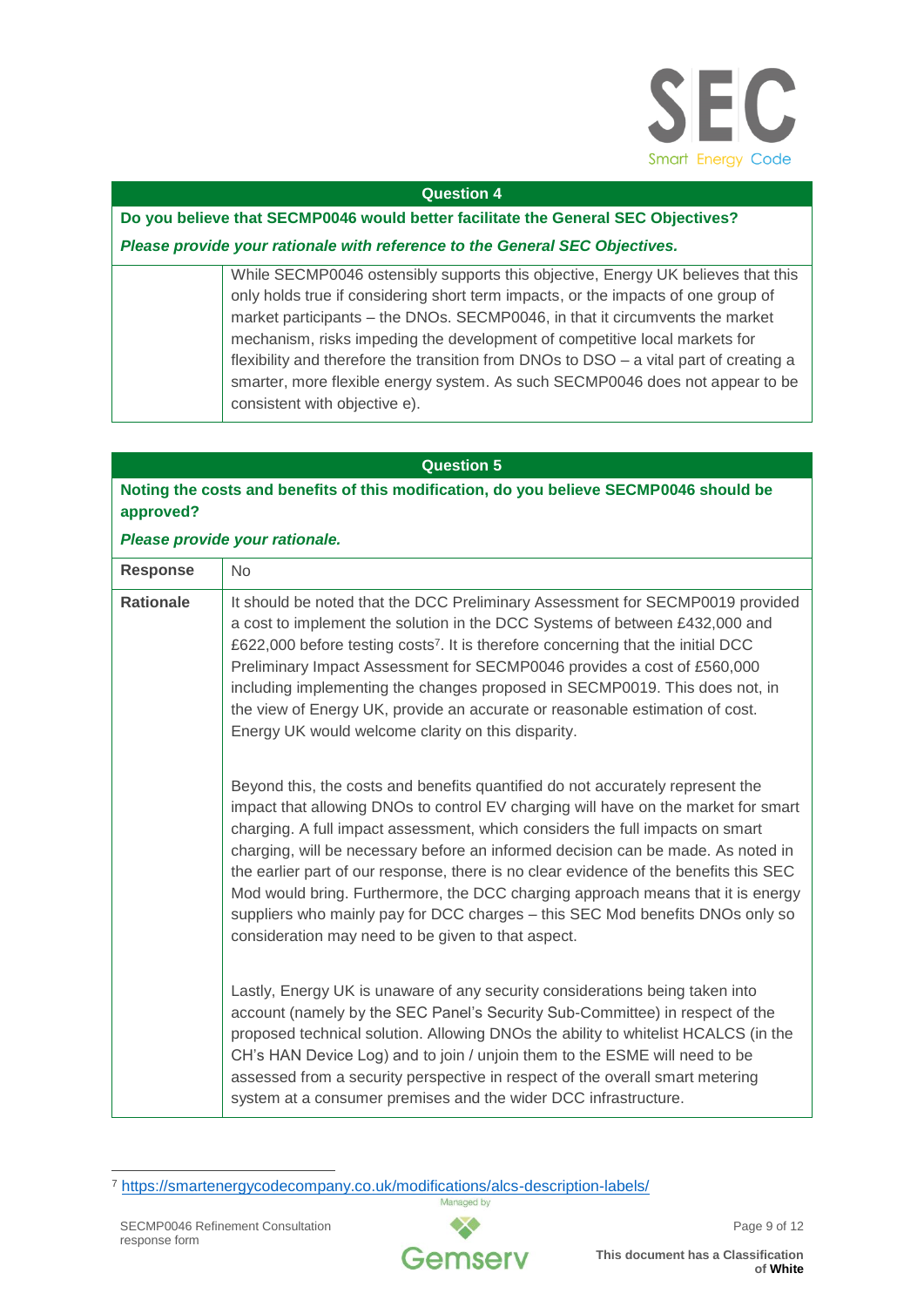

**How long from the point of approval would your organisation need to implement SECMP0046?**

*Please provide your rationale, including the activities you would need to complete during this time.*

| Response  | N/A                               |
|-----------|-----------------------------------|
| Rationale | Please refer to member responses. |

# **Question 7**

| Do you agree with the proposed implementation approach? |                                                                                                                                                                                                                                                                                                                                                                                                                                                                                                                                                                                                                                                                                                                                                                                                                                                                                                                                                                                                                    |
|---------------------------------------------------------|--------------------------------------------------------------------------------------------------------------------------------------------------------------------------------------------------------------------------------------------------------------------------------------------------------------------------------------------------------------------------------------------------------------------------------------------------------------------------------------------------------------------------------------------------------------------------------------------------------------------------------------------------------------------------------------------------------------------------------------------------------------------------------------------------------------------------------------------------------------------------------------------------------------------------------------------------------------------------------------------------------------------|
|                                                         | Please provide your rationale.                                                                                                                                                                                                                                                                                                                                                                                                                                                                                                                                                                                                                                                                                                                                                                                                                                                                                                                                                                                     |
| <b>Response</b>                                         | <b>No</b>                                                                                                                                                                                                                                                                                                                                                                                                                                                                                                                                                                                                                                                                                                                                                                                                                                                                                                                                                                                                          |
| <b>Rationale</b>                                        | Energy UK does not agree with the proposed implementation approach due to<br>members' significant concerns with the proposed solution. Instead, as outlined in<br>the responses above, it is suggested that Ofgem and BEIS consult more widely on<br>this issue, including addressing the areas that were out of scope of this SEC Mod.                                                                                                                                                                                                                                                                                                                                                                                                                                                                                                                                                                                                                                                                            |
|                                                         | Energy UK notes that 'supplier management of whole-meter load' has been<br>discarded as an option due to concerns over the response time. Energy UK<br>questions the discrepancy between a 5-10 minute window and a need for a 30<br>second response time. Further, Energy UK understands that suppliers and<br>aggregators are currently developing solutions that respond in less than five<br>seconds to allow them to play into fast response ESO markets, and could use<br>these same solutions to respond to a DNO signal. The key blocker for a supplier-<br>led solution therefore lies in the proposal for the communication of a request to be<br>routed through the DCC, rather than the solution itself. As argued in Energy UK's<br>response to the BEIS Smart EV Charging consultation, controlling an EV through<br>the smart meter system is suboptimal due to the time delay, a point that is well<br>illustrated in the proposed solution. These issues should be addressed in the<br>proposals. |
|                                                         | In addition, due to the disruptive nature of this proposal, Energy UK strongly<br>believes that Ofgem (in conjunction with BEIS) should publicly consult on the<br>proposal (including the wider energy policy, regulatory and consumer protection<br>aspects), once a full impact assessment has been undertaken. A public<br>consultation would give concerned parties (likely to extend beyond those engaged<br>in the SEC Mod process) an opportunity to feed their views directly to the regulator<br>and Government, ensuring that all stakeholders feel they have an adequate<br>opportunity to have their say. The decision to approve or reject a proposal to allow<br>network operators the ability to control behind-the-meter assets in this manner is<br>clearly a significant policy decision, however to date it has largely been treated as a<br>minor technical debate. As such Energy UK will be urging Ofgem (in conjunction<br>with BEIS) to consult on the issue in full.                     |

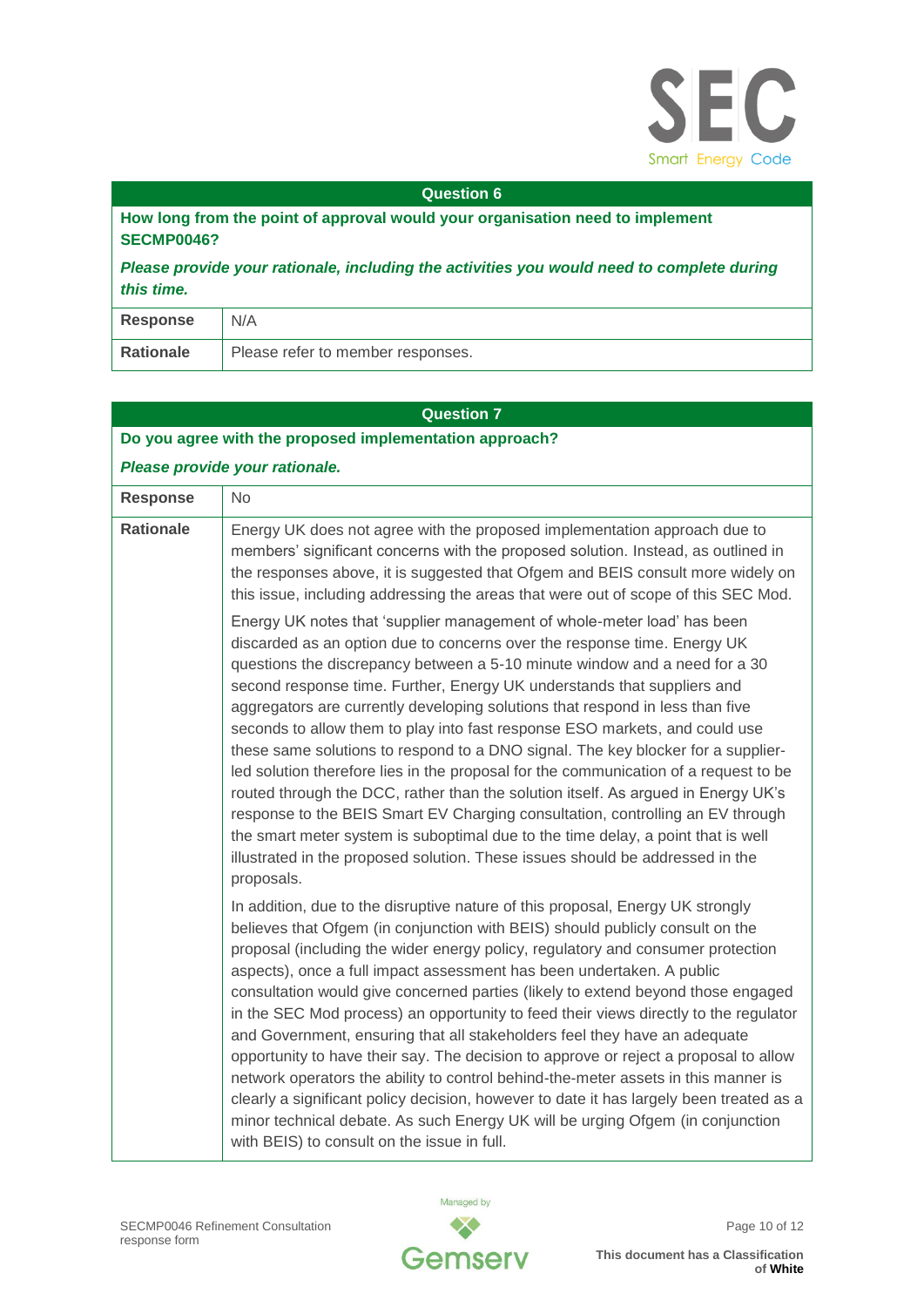

**Would it be beneficial to add a new requirement that the Data Service Provider (DSP) will alert the Electricity Distributor when a Supplier sends a Service Request in an attempt to remove the HCALCS from the Smart Metering System?**

# *Please provide your rationale.*

| <b>Response</b> | Energy UK does not believe it is appropriate to answer this question at this time.                                                                                     |
|-----------------|------------------------------------------------------------------------------------------------------------------------------------------------------------------------|
| Rationale       | As noted throughout this response, Energy UK and its members do not believe this<br>modification should be progressed until Ofgem (in conjunction with BEIS) considers |
|                 | and consults on the wider issues and impacts associated with EV charging.                                                                                              |

#### **Question 10**

**Given that the current solution for SECMP0046 will allow Electricity Distributors to join HCALCS, and also will mandate the ALCS/HCALCS labels, should the Electricity Distributor also have the ability to label the switches (SRV 6.14.1)?**

#### *Please provide your rationale.*

| Response         | Energy UK does not believe it is appropriate to answer this question at this time.                                                                                                                                                                  |
|------------------|-----------------------------------------------------------------------------------------------------------------------------------------------------------------------------------------------------------------------------------------------------|
| <b>Rationale</b> | As noted throughout this response, Energy UK and its members do not believe this<br>modification should be progressed until Ofgem (in conjunction with BEIS) considers<br>and consults on the wider issues and impacts associated with EV charging. |

#### **Question 11**

**Is your organisation working on other Electric Vehicle related activities? Can you provide any details? If you would prefer to provide details confidentially please contact us at sec.change@gemserv.com**

# *If yes, please provide any details that can be shared publicly.*

| <b>Response</b>  | No.                                                                                                                                                                                                                                                                                                                                                                                                                                                                 |
|------------------|---------------------------------------------------------------------------------------------------------------------------------------------------------------------------------------------------------------------------------------------------------------------------------------------------------------------------------------------------------------------------------------------------------------------------------------------------------------------|
| <b>Rationale</b> | As a trade association Energy UK is not delivering specific EV projects. However,<br>Energy UK members are engaged in a wide range of EV activities, rolling out EV<br>energy tariffs, EV chargers (in homes, businesses and in the public domain),<br>vehicle to grid chargers, virtual power plants and developing a variety of<br>propositions for the consumer market. Please refer to member responses and<br>recent public announcements for further details. |

| <b>Question 12</b>                                |                                                                                                                                                                                                                                                                                                                                    |
|---------------------------------------------------|------------------------------------------------------------------------------------------------------------------------------------------------------------------------------------------------------------------------------------------------------------------------------------------------------------------------------------|
| Please provide any further comments you may have. |                                                                                                                                                                                                                                                                                                                                    |
| <b>Comments</b>                                   | As alluded to in response to question 7, while Energy UK welcomes the effort that<br>has been put into this work, as this solution has been progressed as a SEC<br>modification proposal there has been limited scrutiny and discussion among non-<br>energy stakeholders, cutting out many affected parties from the process (for |